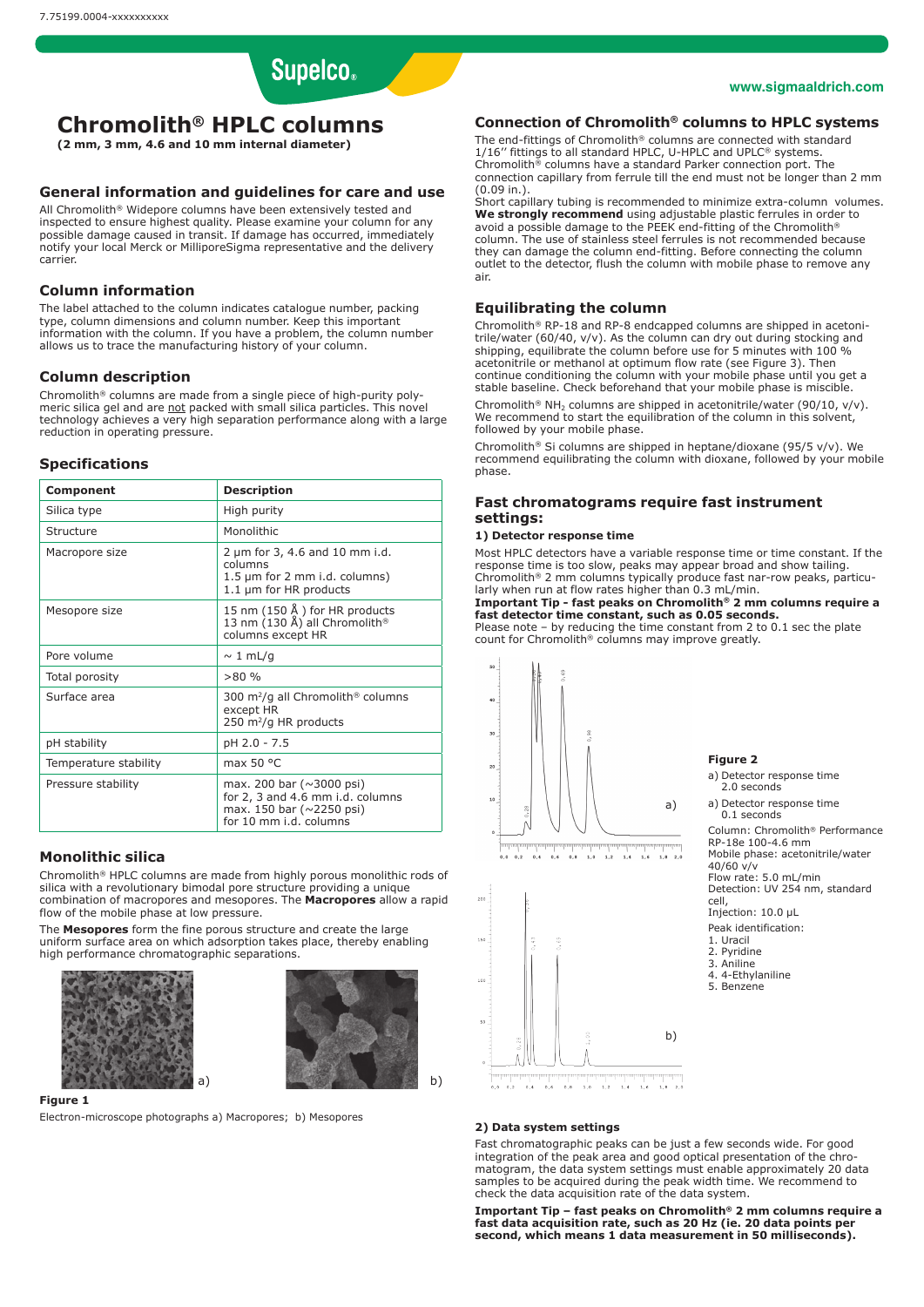# **Column hardware**

Chromolith® columns are cladded with a mechanically stable and chemically robust polymer (PEEK - Poly Ether Ether Ketone). The end fittings are made of the same material. Do not remove the end fittings from the column.

**Mobile Phase** – Chromolith® columns can be used with all commonly used HPLC grade organic solvents, with the following restrictions. The mobile phase should NOT contain more than 50 % Tetrahydrofurane (THF), 5 % Chlorinated solvent (eg. Dichloromethane) or 5 %Dimethylsulfoxide (DMSO). However pure DMSO can be used as sol-vent for samples.

Buffers, organic modifiers and ion pair reagents present no problems as long as the appropriate pH range is not exceeded. Ion pair reagents are often difficult to completely flush from the column. Therefore columns used with these reagents should be dedicated to the particular analysis involved.

Do not exceed the **pH range from 2.0 to 7.5** with Chromolith® columns. Higher pH's will dissolve the silica, creating voids in the column. Lower pH's can eventually strip away some of the bonded phase. These defects will cause changes in retention times and loss of resolution.

Verify that solvents are miscible when changing mobile phases and that no buffer precipitation will occur.

Chromolith® Si (silica) columns are generally used with solvents such as n-heptane and dioxane, which are typical solvents for adsorption chromatography.

# **Optimal flow rates**

Optimal Chromolith® HPLC column flow rates depends on the column inner diameter. Flow rate values for different inner diameter columns can be found in figure 3 below:



Optimal Flowrates

#### **Maximum operating temperature and pressure**

The maximum operating temperature for Chromolith® columns is 50 °C.

#### **Important Tip – for good peak symmetry, the mobile phase must be pre-heated to enter the column already at the column temperature. If cold solvent enters the hot column, peaks may become unsymmetrical.**

The maximum operating pressure for Chromolith® columns with 2, 3 and 4.6 mm i.d. is 200 bar (3000 psi). The maximum operating pressure for Chromolith® columns with 10 mm i.d. is 150 bar (2250 psi).

#### **Use with mass spectrometers – procedure to maintain low column bleeding**

Chromolith® columns are optimized for LC/MS by a surface modifi-cation process minimizing column bleed. Important Tip – before con-necting a RP-18 or RP-8 column to LC/MS instrument, we strongly recommend pumping iso-propanol plus 0.1% formic acid at middle optimal flow rate (see Figure 3) through the column for one hour. This cleans any trace organic material out of the column. Plain Si columns should be washed with dioxane at middle optimal flow rate (see Figure 3) for one hour.

Column bleed will be low when the maximum solvent strength of the mobile phase used is equivalent to methanol or acetonitrile. If stronger solvents are used in the mobile phase, eg. Tetrahydrofuran or DMSO, then we recommend first to pump approximately 10 mL of this stronger mobile phase plus 0.1% formic acid through the column before connecting to the detector.

# **Column lifetime**

Column lifetime is highly dependent on the sample and conditions, and cannot be generalized.

For samples with large quantities of contaminants, we recommend to apply one or more sample preparation methods prior to separation (e.g. solid phase extraction, filtration, centrifugation, etc.). Make sure that your samples and the mobile phases are clean and particulate free by using HPLC grade solvents and reagents.

If buffers or other salts are used, a final filtration of the mobile phase should be done with a membrane filter.

Reverse the flow periodically to prevent particles and non-eluting sample components from accumulating on the column. When reversing the flow, flush the column before connecting it to the detector.

# **Cleaning and regeneration procedure for Chromolith® columns**

To extend the lifetime of the column, "wash" the column after use and before storage to remove trace of samples and buffers from the column. For cleaning and regeneration of non-polar phases (RP-18, RP-8, Diol, CN, NH2-if used in RP mode), connect the Chromolith® column.

in the reverse flow direction. The simplest procedure is to pump 100% methanol or acetonitrile for 5 min at middle optimal flow rate (see Figure 3). If buffers have been used, first pump 100 % water and then methanol. If the column is strongly contaminated, then pump the following sol-vents one after the other through the column for 5 minutes at the upper limit of the corresponding column optimal flow-rate range (see Figure 3): water, acetonitrile, 2-propanol, heptane, 2-propanol, ace-tonitrile, water, mobile phase.

For cleaning and regeneration of polar phases (Si, Diol, CN, NH<sub>2</sub>) connect the Chromolith® column in the reverse flow direction, then pump the following solvents one after the other through the column for 5 minutes at the upper limit of the corresponding column optimal flow-rate range (see Figure 3): heptane, chloroform, ethanol or 2-propanol, chloroform, heptane, mobile phase.

#### **Storing the column**

When storing the column for several days or longer, store non-polar phase columns in 100 % acetonitrile. If the mobile phase contained a buffer salt, flush the column with pure water for 5 minutes at optimal flow rate (see Figure 3) before changing over to 100 % acetonitrile. Polar phase columns stored in heptane/dioxane (80/20).

#### **Validating the column performance**

Check the performance of the column by measuring the efficiency on your own system using test conditions and a test sample similar to that shown on the certificate. Repeat this procedure periodically to check the column over time. (Please note that it is not unusual for the results measured to differ from those on the certificate of analysis; this is caused by differences in injection volume, dead-volume of connectors and capillary tubing, detector cell volume, detector response time, data system settings etc.). Sample volume for column performance test:

| 2 mm            | $0.1 \mu L$        |
|-----------------|--------------------|
| 3 mm            | 1.0 <sub>µ</sub> L |
| $4.6$ mm        | 1.0 <sub>µ</sub>   |
| $10 \text{ mm}$ | $10 \mu L$         |

**Important Tip – for highest column efficiency, we recommend 0.1 µL injection volume, connecting tubing with 0.12 or 0.13 mm**  internal diameter and a detector with a micro flow cell. Large **sample volumes and detector cells can be used, but peak widths will be wider.**

#### **Low column back pressure**

Owing to the very high porosity of the Chromolith® column, very high flow rates can be applied with very low pressures. The following diagrams show data for a 4.6 mm internal diameter column.





#### **Figure 4**

Column back pressure at different flow rates

Comparison of a Chromolith® Performance column vs. equivalent classical particulate HPLC columns. A van Deemter plot of the height equivalent to a theoretical plate<br>(HETP) vs. flow rate for a Chromolith® Performance column and equivalent classical particulate HPLC columns.

The van Deemter plot of the Chromolith® column demonstrates clearly that separation efficiency does not decrease significantly when the flow rate is increased, as is the case with particulate columns. It is therefore possible to operate monolithic columns at high flow rates with minimal loss of peak resolution (Figure 5).

**Figure 5**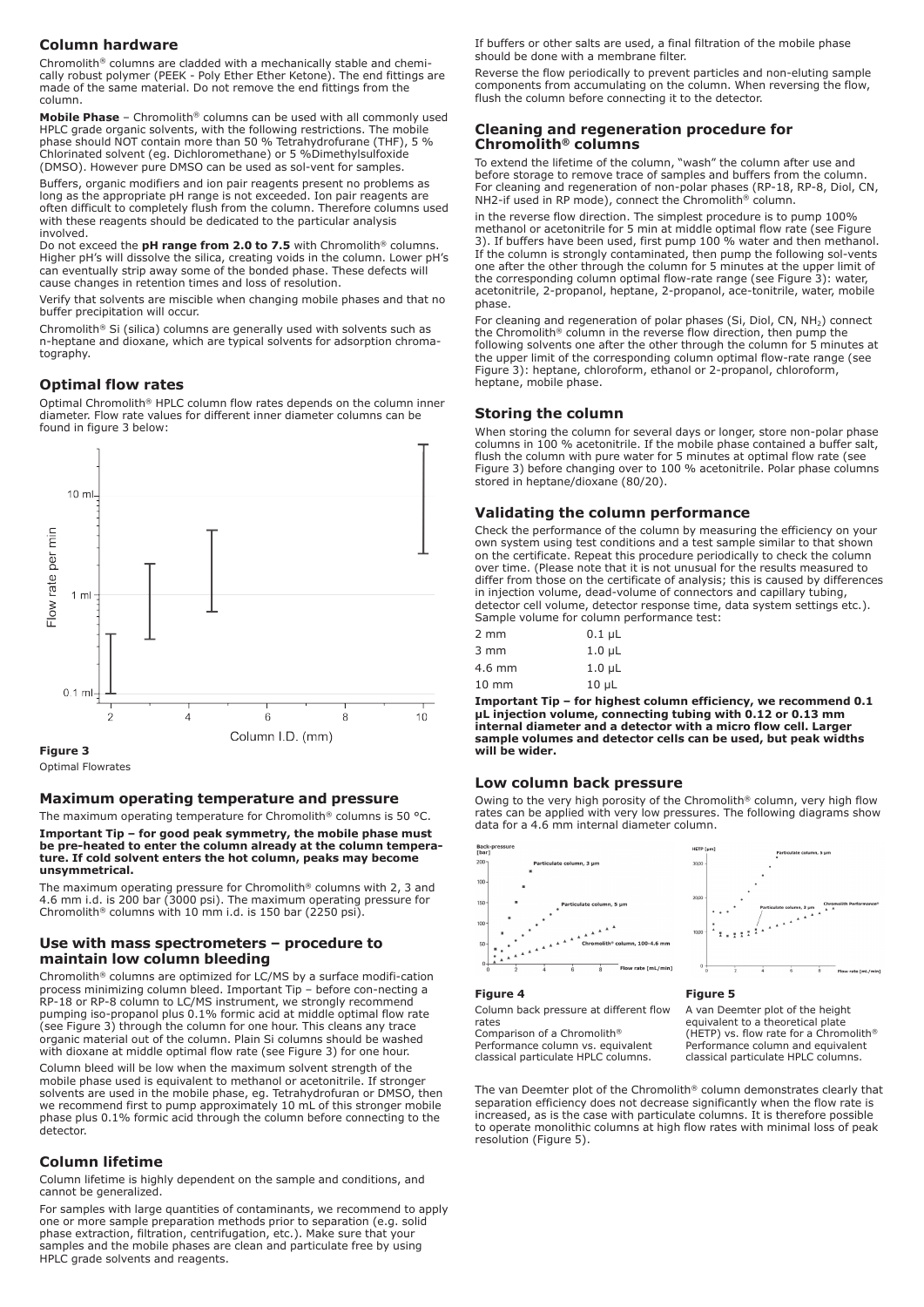# **Comparison of selectivity and column backpressure for monolithic and particulate HPLC columns**

Chromolith® columns with C18 surface modification and end-capping are comparable in selectivity to particulate reversed-phase columns. However, the column back-pressure of monolithic columns is significant lower in comparison to fully porous silica particles (FPP) and Superficially porous particles (SPP) with similar chromatographic performance especially in comparison to FPP.



 $300$ 

# **Figure 6**

a) Chromolith® HighResolution RP-18e 100-4.6 mm

- b) Fully poroous silica particle (FPP) C18, 3 µm 100-4.6 mm c) Superficially porous silica particle (SPP) C18, 2.7 µm
- 100-4.6mm Eluent: A: 100% acetonitrile B: 20 mM Phosphate buffer pH 4.5 Gradient: Time/min %A %B<br>0 20 80 0 20 80 12.0 80 20 Flow rate: 1.0 mL/min Pressure: 36/146/170 bar Detection: UV 230 nm Detection cell: Standard 11 µL Temperature: 22 °C Injection volume: 2.0 µL Sample: 1. Ascorbic acid 2. 4-Hydroxybenzoic acid 3. Benzoic acid 4. Sorbic acid 5. Methyl 4-hydroxy benzoic acid 6. Methyl 4-hydroxy
	- benzoic acid 7. Methyl 4-hydroxy benzoic acid

# **Monolithic columns for faster analysis and higher sample throughput**

A mixture of five beta-blocking drugs demonstrates the extreme time savings and high separation efficiency made possible with Chromolith® columns. Due to excellent mass transfer properties of the monolithic skeleton, high-speed separation is possible even at high flow rate. The beta-blockers were well separated with excellent peak symmetry. At 9 ml/ min with a 4.6 mm internal diameter column, the analysis time is less than 1 minute and the column back-pressure is only 153 bar.



#### **Figure 7**

Separation of five beta-blocking drugs on a Chromolith® Performance RP-18 endcapped, 100-4.6 mm at various flow rates Mobile phase: acetonitrile/0,1% TFA in water (20/80, v/v); Detection: UV 254 nm

Peak identification:

- 1. Atenolol<br>2. Pindolol Pindolol
- 3. Metoprolol
- 4. Celiprolol
- 5. Bisoprolol

# **Longer columns for highest separation performance**

For complex separations it is still necessary to use long columns in order to provide the separation efficiency required for resolution of all compounds of interest. Chromolith® HPLC columns can be connected in series to produce a column with higher plate count at relatively low backpressure. (We recommend column connector –part number 151467.0001).

| No. of<br><b>Chromolith<sup>®</sup> Performance</b><br>Columns (1021290001) | Length<br>$(mm)$ ] | <b>Back</b><br>pressure<br>(bar) at<br>3 mL/min | Plate<br>Number per<br>column<br>(Anthracene) |
|-----------------------------------------------------------------------------|--------------------|-------------------------------------------------|-----------------------------------------------|
| Chromolith <sup>®</sup> Performance 1x                                      | 100                | 30                                              | 10.000                                        |
| Chromolith <sup>®</sup> Performance 2x                                      | 200                | 60                                              | 19.000                                        |
| Chromolith <sup>®</sup> Performance 3x                                      | 300                | 90                                              | 27,000                                        |
| Chromolith <sup>®</sup> Performance 4x                                      | 400                | 120                                             | 35,000                                        |
| Chromolith <sup>®</sup> Performance 5x                                      | 500                | 150                                             | 41.000                                        |

# **Guard columns**

It is generally good practice to protect the analytical column with a pre-column (guard column) in order to ensure maximum column life-time. Use of a pre-column might result in a slight shift of the chromatographic parameters. A Chromolith® guard column also could be used as a trapping column.

# **Scale-up from analytical to semi-prep**

The loadability of the Chromolith® SemiPrep 100-10 mm RP-18 endcapped column will vary from sample to sample and also on the solubility in the mobile phase. Figure 8 shows a typical chromatogram where the column is not overloaded.



#### **Figure 8**

Scale-up from analytical to simi-prep column Column: Chromolith® RP-18e Gradient:

a) acetonitrile with 0,1% TFA b) water with 0,1% TFA

0 –10 min 15 – 80% A Detection: UV 270 nm

#### **Performance 100-4.6 mm SemiPrep 100-10 mm**

Flow rate: 1 mL/min

Injection: 2 µL

Sample: 1. Nadolol 1 mg/mL 2. Metoprolol 1 mg/mL

Flow rate: 4.7 mL/min

Injection: 100 µL

- Sample: 1. Nadolol 100 mg/mL 2. Metoprolol 100 mg/mL
	- 3. Propranolol 50 mg/mL
- 3. Propranolol 0,5 mg/mL